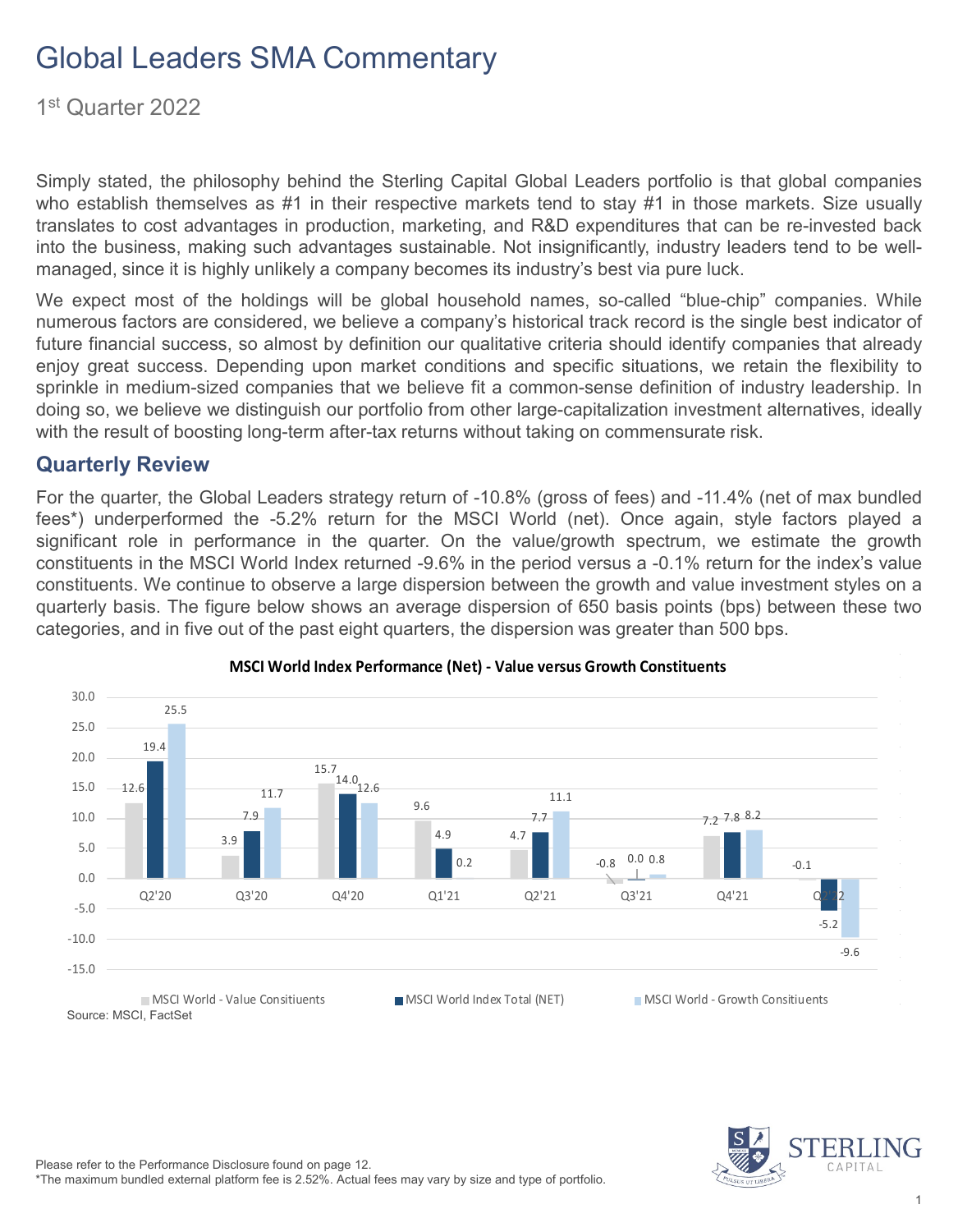1st Quarter 2022

We attribute a lot of this dispersion to the choppiness of the global macro environment in recent years – the pandemic, recovery, supply chain shortages, inflation/interest rate changes, and geopolitical events. We believe volatility in exogenous inputs were material factors in index performance in the quarter. For example, the ten-year U.S. Treasury yield surged more than 50% to 2.3%, while Brent Crude oil prices rose 33% in the quarter to more than \$104/barrel as a result of Russia's invasion of Ukraine. Tying this to Global Leaders, energy index constituents (~4% of the MSCI World Index) surged 30.6% in the period, and the only other two sectors with positive returns in the quarter were Materials and Utilities. We calculate these three sectors combined comprise about 11% of the index, but only roughly 2% of Global Leaders holdings.

Looking at style factors, we also observed that according to Ned Davis research, return on equity (ROE) was the fourth worst-performing style attribute tracked across more than 60 global factors measured by the firm in the quarter. Earnings growth oriented factors also tended to underperform, whereas factors such as dividend yield, cash flow yield, and book value yield notably outperformed. As we have previously discussed, we continue to believe there is a strong historical evidence basis to orient around quality and growth factors over the long-term. Global Leaders remains positioned to this end; in the short term, these dynamics have been a headwind.

Stock selection was also a factor in performance during the quarter. **PayPal** lagged again, as e-commerce trends decelerated into quarter end on supply chain woes and as the company pivoted to growth within its user base after a period of high user growth during the pandemic. We continue to like the long-term story as PayPal brings key digital payment assets to bear on both the consumer (a broad array of in-app financial services) and merchant sides (digital check-out buttons), especially at current valuations. **Meta's** (formerly Facebook) outlook also disappointed. On its fourth quarter conference call, management noted competitive incursion by TikTok impacted user metrics. It also announced plans to invest aggressively in its metaverse opportunity. The combination of this and other factors were material to our investment thesis and we exited our positon (see below for additional discussion). **Sherwin-Williams** (supply chain challenges) and **Adobe** (growth decelerated optically because of one less week in the quarter) were also negative attributors.

On the positive front, **Astrazeneca** released positive data on a couple of key drugs in development during the quarter. **Mastercard** positively contributed as overall results continue to show improvements in key areas such as travel. Finally, **United Health** and **Petco** also offered positive attributions. We note **IHS Markit** was acquired in the quarter in an all-stock deal by **S&P Global**. The former posted negative attribution going into the deal's closure, but shares of S&P rallied post-deal. We like the S&P franchise given its strong position in credit ratings, global indices, and ESG. IHS will bring a number of data-oriented services in key verticals such as Energy, and we also like the potential for both cost and revenue synergies between the two companies.

**Top 5 – Attribution Effect – Q1 2022 Bottom 5 – Attribution Effect – Q1 2022**

| <b>Leading Contributors</b>                    | Average<br>Weight | Total<br>Return | <b>Attribution</b><br>Effect | <b>Leading Detractors</b>    | Average<br>Weight | <b>Total</b><br>Return | <b>Attribution</b><br>Effect |
|------------------------------------------------|-------------------|-----------------|------------------------------|------------------------------|-------------------|------------------------|------------------------------|
| Astrazeneca PLC Sponsored ADR                  | 4.30              | 15.78           | 0.79                         | PayPal Holdings, Inc.        | 4.04              | $-38.67$               | $-1.34$                      |
| Mastercard Incorporated Class A                | 6.39              | $-0.41$         | 0.42                         | <b>IIHS Markit Ltd.</b>      | 4.05              | $-18.14$               | $-0.71$                      |
| S&P Global, Inc.                               | 2.43              | 9.18            | 0.35                         | IMeta Platforms Inc. Class A | 2.00              | $-40.52$               | $-0.59$                      |
| UnitedHealth Group Incorporated                | 5.59              | 1.86            | 0.32                         | Sherwin-Williams Company     | 2.11              | $-28.96$               | $-0.54$                      |
| <b>Petco Health and Wellness</b><br>Company Ir | 3.18              | $-1.11$         | 0.12                         | Adobe Incorporated           | 3.54              | $-19.65$               | $-0.49$                      |

Source: FactSet

Please refer to the Performance Disclosure found on page 12.

**ESG Risk**: The use of ESG factors could result in selling or avoiding investments that subsequently underperform. As a result, strategies that take ESG factors into account could underperform similar strategies that do not take into account ESG factors.

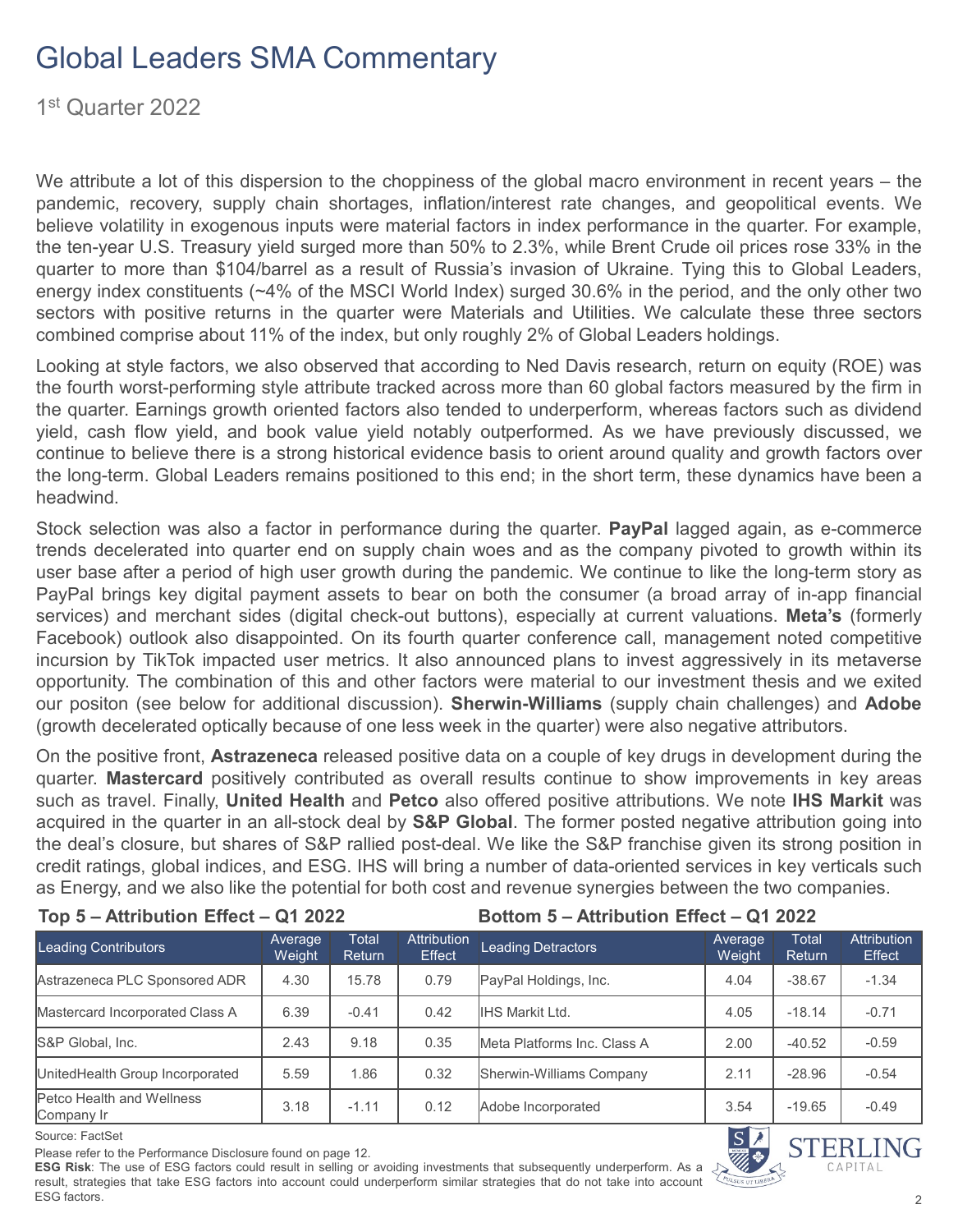1st Quarter 2022

#### **Portfolio Changes**

We added three positions to Global Leaders in Q1 and sold four. Below we summarize these activities.

Summary of additions:

**Ritchie Brothers (RBA):** We added shares of Ritchie Brothers to Global Leaders in January. Based in Burnaby, British Columbia, the company is a leading provider of auction and information services into a number of capital goods industries. Ritchie was established in 1958 with the objective of helping owners of construction, agriculture, and industrial equipment receive a fair price for their used/depreciated assets. The company began as a traditional 'open outcry' physical auction company with sites all around the United States and Canada. However, in 2017, Ritchie Brothers acquired Iron Planet, bringing online auction and digital listing marketplace capabilities to bear. In 2021, Ritchie helped move almost 500,000 lots of goods at a total gross transaction value (GTV) of \$5.5 billion to hundreds of thousands of bidders worldwide.

We like this business for a number of reasons. Key aspects of our investment thesis include the following:

- We like Ritchie's competitive positon in its core business. The company established itself as the primary asset auction/liquidation facilitator of used capital equipment. While regional and other online players exist, Ritchie has a significant scale advantage on the buy and sell side of the auction equation, which we believe in turn creates a network effect that would be hard for a competitor to replicate.
- We like management's ambition, starting with the move into the digital auction/online listing marketplaces. More recently, moves into areas such as information services further expand the company's addressable market and create more 'hooks' into key stakeholders, such as equipment rental companies, equipment dealers, and even the original equipment manufacturers (OEMs) themselves. In late 2021, Ritchie announced their intent to acquire Euro Auctions, further densifying its presence and network effect internationally.
- We like that Ritchie Brothers offers exposure to diverse cyclical trends across industrial, agriculture, and energy end markets, but with a business model that is asset light and that we believe offers a defensible moat. Additionally, we believe business trends can be durable in a variety of macro environments, as capital goods owners, for example, often liquidate equipment during recessionary periods.

We believe an opportunity rose in the stock, driven by a couple of key factors; namely, that supply chain challenges in key end markets have made it difficult for OEMs to supply enough product as the market demands. Therefore, end users in these markets have continued to 'limp along' with depreciated assets until new equipment becomes available. As supply chain issues resolve and Ritchie laps easy comparisons, we believe auction trends will begin to improve on a year-over-year basis. In addition, the company is waiting on regulators in the United Kingdom to approve its the Euro Auctions deal noted above. We believe the deal will happen and that it will be competitively and financially accretive to the business longer-term.

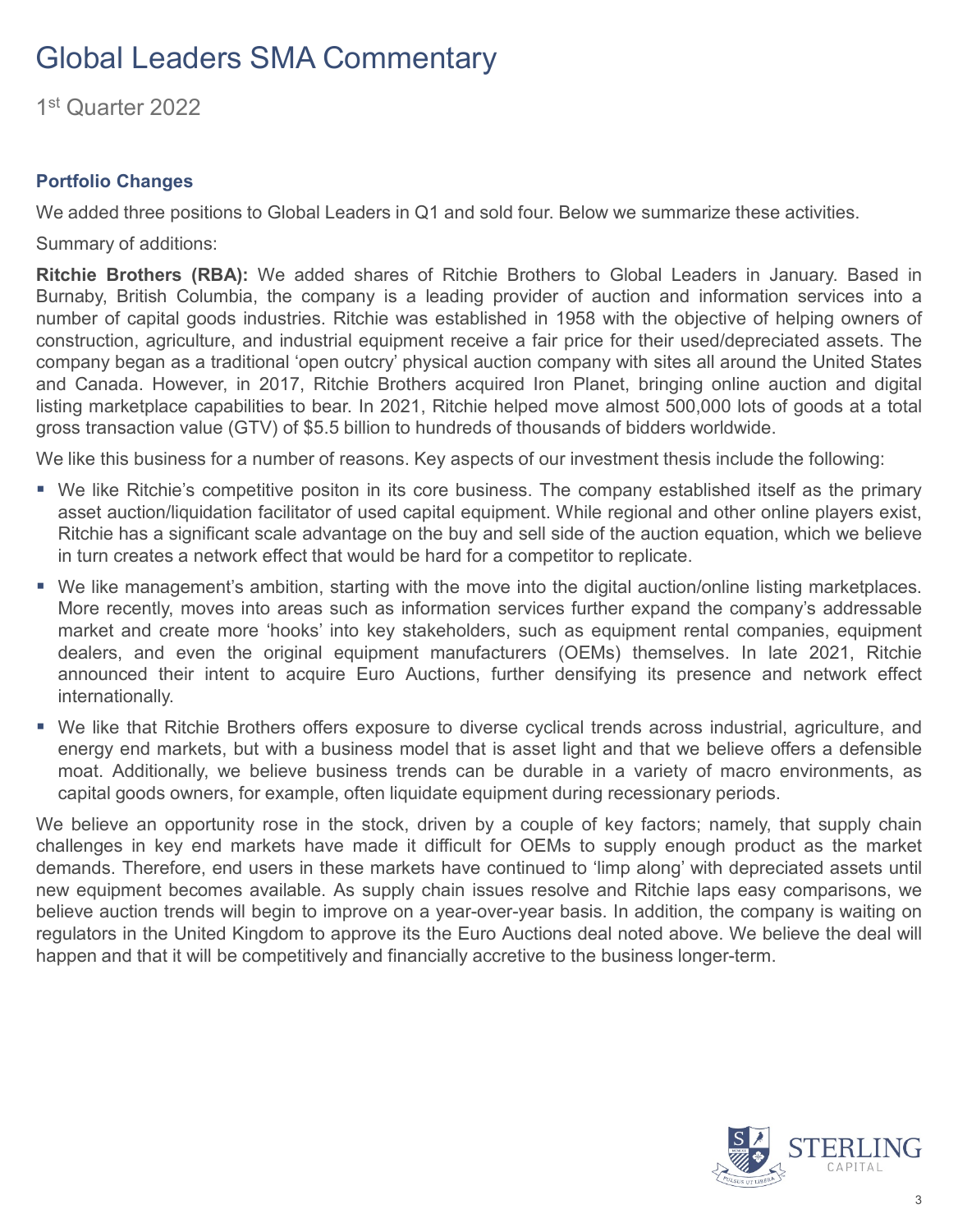1st Quarter 2022



Source: Ritchie Brothers.

With respect to the investment pillars, we highlight that Ritchie Brothers has grown earnings at a low doubledigit to mid-teens pace over the past decade. We use this level as a baseline on a go-forward basis, with potential for upside should Ritchie's market expansion into information services and others prove successful. ROE has trended in the mid-to-high teens, which is a very attractive number in our view. Post-deal, Ritchie Brothers will have a net debt to earnings before interest, taxes, depreciation, and amortization (EBITDA) ratio of 3.5-4.0 times. We anticipate the company getting that ratio well below three in a couple of years. On valuation, we estimate the stock trades at a forward price over earnings (P/E) ratio (post deal) in the mid-20x range. Given the potential for end market conditions to improve over the next several quarters, Ritchie's longterm growth opportunity, the ability of the business to perform in good and bad macro environments (earnings per share (EPS) grew in 2008 and 2009), we believe a multiple somewhat higher than broader market averages is attractive.

**First Republic (FRC):** We added shares of First Republic Bank in March. Founded in 1985, First Republic is a retail and commercial bank with more than 90 offices spanning key cities in coastal states such as California, Florida, Massachusetts, and New York, where 60% of all high net worth (HNW) individuals reside. At of the end of 2021, the company had more than \$180 billion in assets on its balance sheet, including more than \$150 billion in deposits. The company also had more than \$275 billion in assets under management and advisement in its wealth advisory group.

We were attracted to several aspects of First Republic's business, starting with its corporate culture, which is heavily focused on relationship and client-focused banking in the HNW arena. Clients of the bank begin with a single relationship manager that assesses client needs and brings in incentivized sales professionals as needed in areas such as residential lending, commercial lending, and wealth management. Evidence of this distinctly positive and client-focused culture includes the fact that about 50% of the company's growth comes from existing clients, while another 25% comes from referrals. In addition, First Republic's Net Promoter Score (NPS) was 79 in 2021 – more than two times the U.S. banking average NPS of 34.

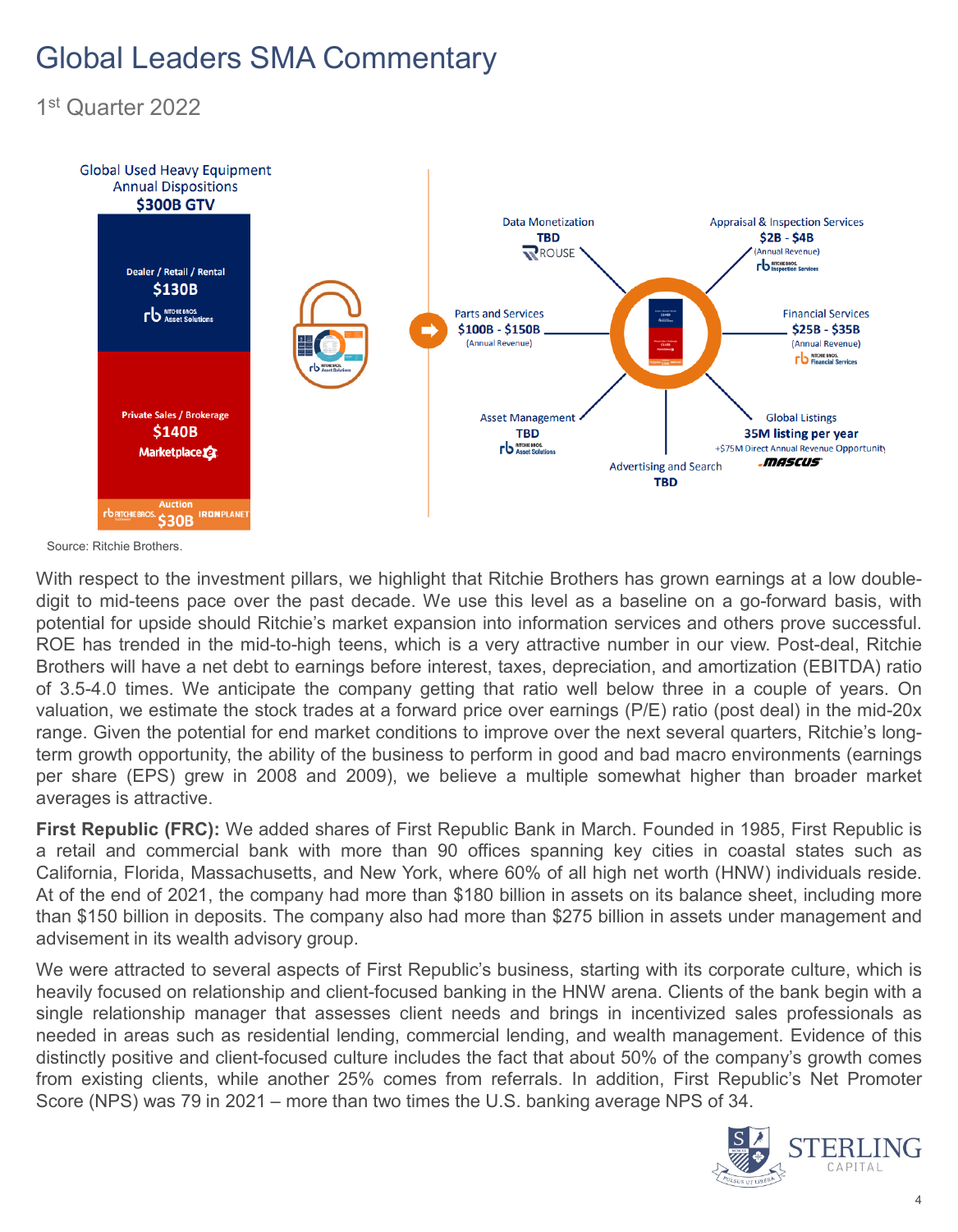1st Quarter 2022



Our investment thesis for the company includes the following points:

- **First Republic's culture appears to beget superior results. Approximately 75% of the company's bankers** have been with the company for more than ten years, and 99% have been with the company more than 2.5 years. We believe this has led to strong client retention (deposit retention is 99% annually, for example), and 95% of the loan portfolio is funded with client deposits (clients with accounts on both sides of the balance sheet is common). Stability among bankers also has led to strong underwriting. The company has only nine bps of cumulative net losses since 1985.
- First Republic's history of market share gains are impressive, particularly among HNW households (defined as individuals with \$1 million in investable assets – this is 50% of the client base). According to Capgemini, First Republic's market share grew from 3% in 2003 to almost 5% in 2019. The company's playbook and business model are proven, and we believe these share gains will continue.
- First Republic has a history of conservatism in its lending businesses and we believe this will continue to serve us and other shareholders well. More than 60% of the lending book is single-family primary or secondary residential mortgages (SFR); another 20% is multi-family/commercial real estate, which means 80% of the book is collateralized. The average FICO score of First Republic's SFR loan portfolio is more than 775, for example. The loan-to-value on the residential side offers a margin of safety at almost 60%. This rolls up into a superior charge-off rate that's almost nine times better than its top 50 peers; we estimate a 0.23% average net charge-off rate from 2008-2011 versus a 1.3% rate for its peers.
- First Republic does not have a high degree of interest rate sensitivity with the liability side oriented around HNW deposits (primary deposit consideration is not a competitive interest rate) and single family mortgages on the asset side (often fixed). According to the company's simulation, a 200 bps parallel increase in the Treasury yield curve would provide a 12% lift in earnings 24 months out. While many banks are more sensitive to such changes, we prefer First Republic's lack of rate sensitivity. We like the fact that market share and asset growth are the key business drivers instead of exogenous factors such as changes in rates, as it provides First Republic with more control over its own destiny.

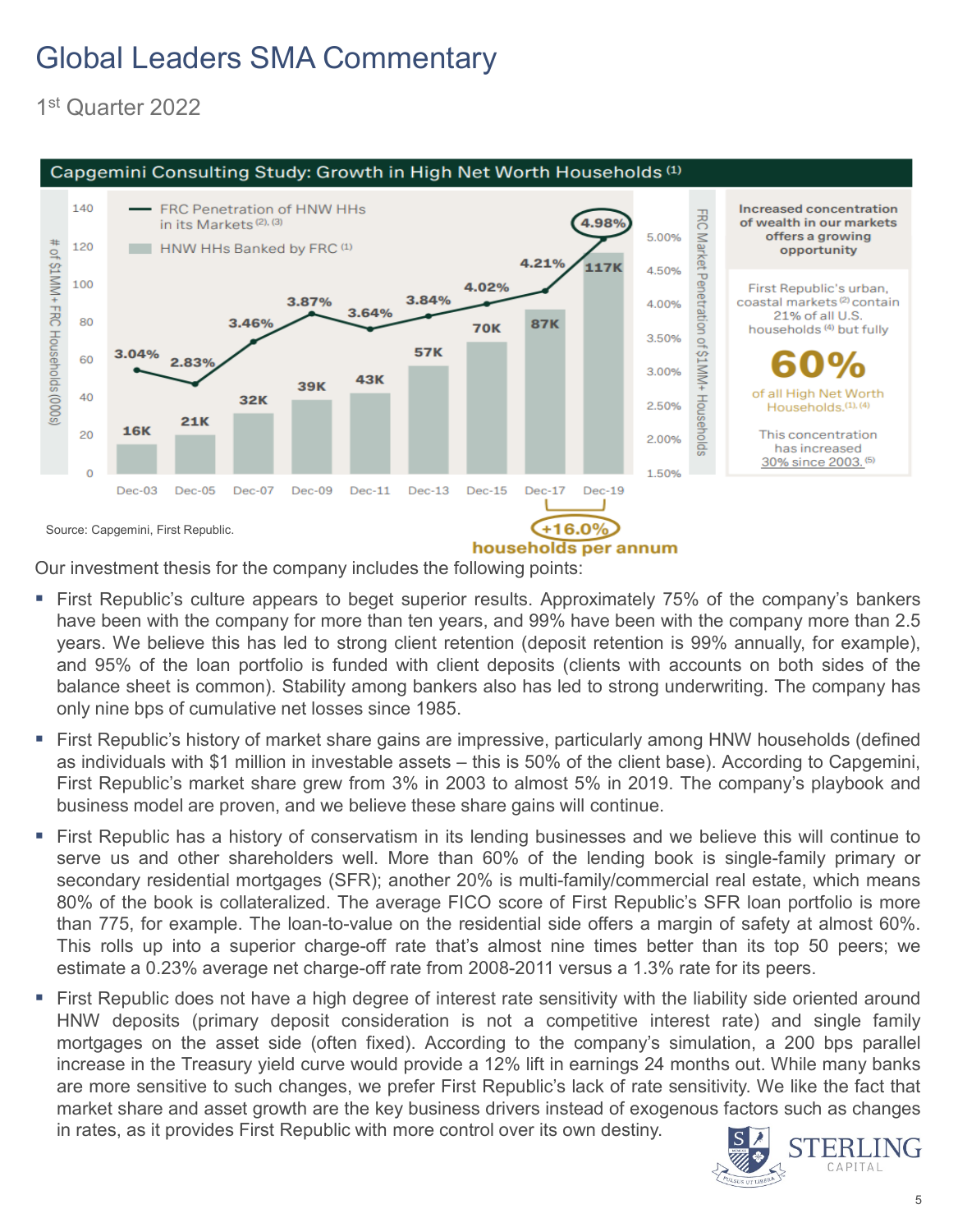1st Quarter 2022

Regarding the stock, First Republic historically trades at a premium to its banking peers, but we were presented with the opportunity to purchase shares down year-to-date after founder Jim Herbert stepped away as co-CEO for medical reasons. Co-CEO Hafize Gaye Erkan left the firm soon thereafter, which we deduced was because she was not named the sole CEO on Mr. Herbert's leave. We took time to diligence whether this departure reflected on First Republic's culture and came away sufficiently satisfied it did not. Since then, in March, Mr. Herbert returned in an Executive Chairman role, and CFO Mike Roffler was named CEO. Roffler joined First Republic in 2009 and, based on our checks, we believe he is a good choice for continuity and preservation of the company's distinct culture.

The characteristics of this bank are strong in our view. Both earnings and book value per share have grown at a low double-digit clip since 2011, supported by an asset growth of roughly 20% over this time period, as well as wealth management growing as a percentage of revenue and earnings. Return on tangible equity is strong at 16% in 2021. In our view, the balance sheet is well capitalized, particularly in light of the relative stability of the lending portfolio discussed above. We noted the stock trades at a high-teens forward earnings multiple – this is higher than the peer average in the low double digit to mid-teens range. In our minds, quality and longterm trajectory wins – we like First Republic's long-term organic growth opportunity and the optionality of acquisition should a large retail/investment bank seek to gain exposure in the HNW arena.

**Techtronic Industries ADR (TTNDY):** We added American Depository Receipts (ADRs) of Techtronic Industries in March. The company is a leading provider of power tools used by both commercial contractors and consumers under brands such as Milwaukee, Ryobi, and HART. Power tools represent approximately 90% of revenue, with the remaining 10% generated by floor care and cleaning products under brands such as Hoover, Dirt Devil, Oreck, and Vax. The company was founded in 1985 by Horst Julius Pudwill and Roy Chi Ping Chung. It is incorporated in Hong Kong, although almost 80% of revenue was generated in North America in 2021 through retailers such as Home Depot and Walmart. Manufacturing is global with Techtronic's production footprint spanning across countries such as China, Vietnam, Germany, Mexico and the United States.



Source: Techtronic Industries.

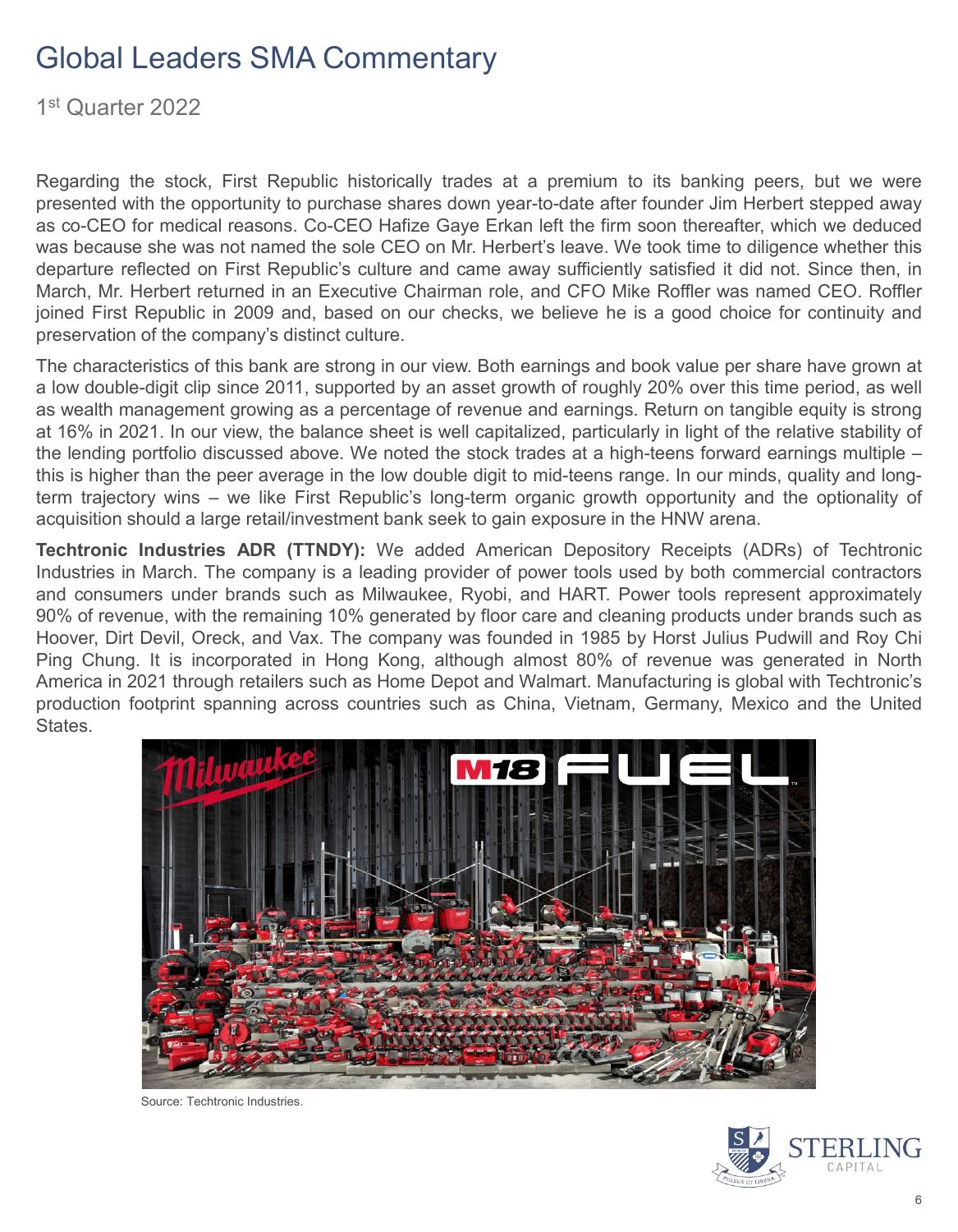1st Quarter 2022

Our investment thesis on Techtronic begins with its strategic origin and Mr. Pudwill's engineering background and vision to apply rapidly-developing battery technology to the power tools industry. The company made a number of acquisitions in the 1990s and 2000s (including Milwaukee in 2005), all centered on the idea that over time, the market would migrate from wired and gas-powered tools to battery-operated tools. These acquisitions were followed by considerable organic investment. According to Morgan Stanley research, Techtronic spends 3% of revenue on research and development (R&D) – 50% more than the number two player in the industry, Stanley Black & Decker. Moreover, we believe Techtronic has been investing much longer than its peers in battery technology, the benefits of which we believe have compounded over time and resulted in a much broader ecosystem of tools (hundreds of tools for each brand) that feed off the same battery platforms. Key tenets of our thesis include:

- A narrow set of battery stock keeping units (SKUs) fed into a tool ecosystem spanning hundreds of products across multiple brands (Milwaukee, Ryobi, Hart), creating both customer lock-in and repeat business as customers expand and replace batteries owned.
- Strong marketing flywheel/distribution, including leading professional distribution and retail channels (i.e., Home Depot and Walmart); this is in addition to an extensive group of sales/marketing specialists trained to interact as product experts in retail locations in order to assist customers with decision support.
- Secular forces supporting adoption of cordless tools, including persistent shortages of housing in the United States, and legislative/policy preferences in states such as California discouraging the purchase of gas-powered outdoor tools, which, by definition, favor cordless substitutes.
- The combination of factors listed above drove the adoption of Techtronic tools (particularly in the Milwaukee and Ryobi brands) and future market share gains, following on a historical trend in which Techtronic saw its market share in power tools double over six years to 12% in 2020. One example of this opportunity is Techtronic's move into Walmart. Bank of America Merrill Lynch estimates that this channel could reach \$1 billion in sales in 2024 with the rollout of product across Walmart stores, which would almost triple SKUs sold in two years. There was also the addition of product in Sam's Clubs in 2022.

#### **WALMART BEFORE**

#### **WALMART AFTER**



Source: Bank of America Merrill Lynch.

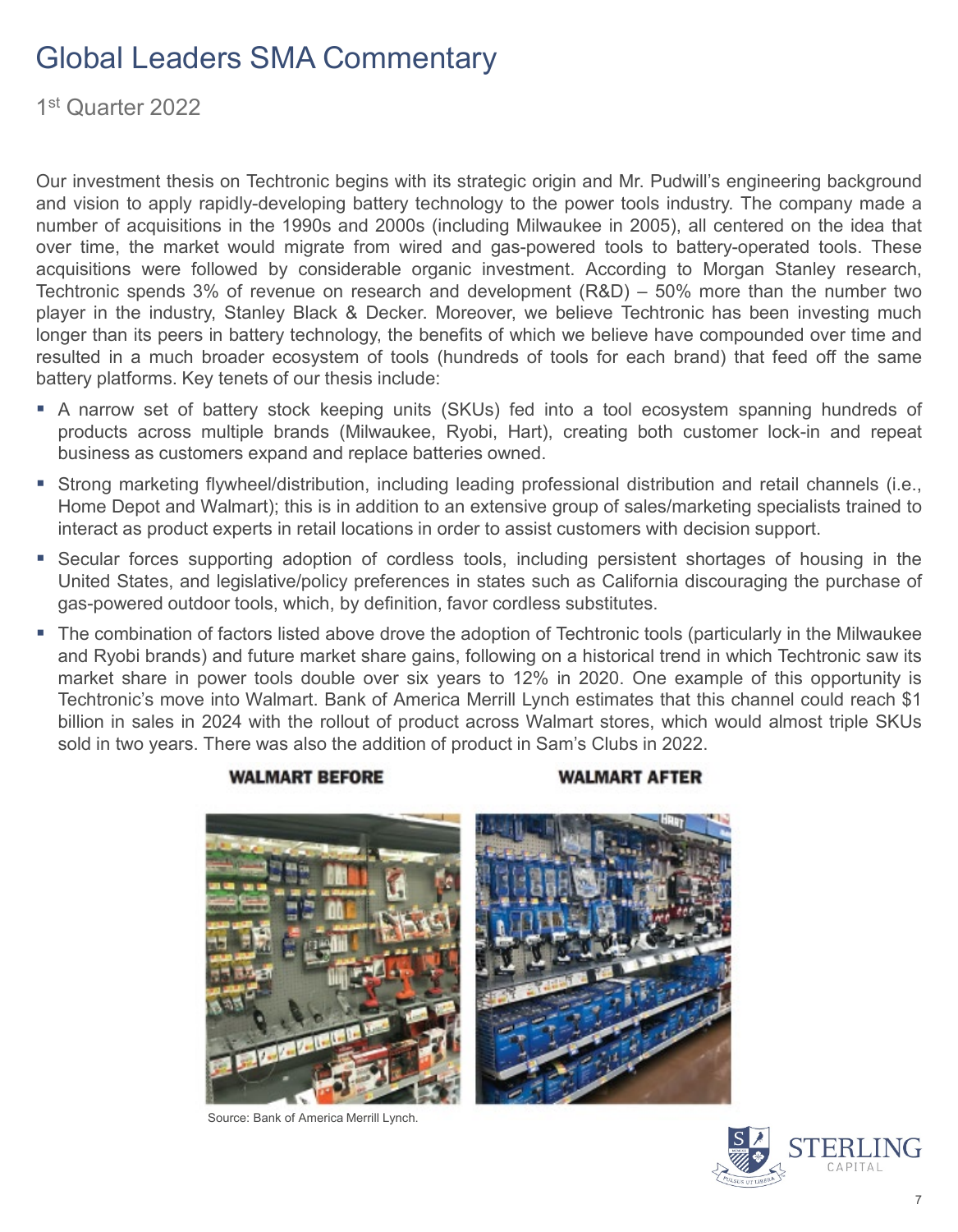1st Quarter 2022

 The possibility of operating margin leverage over time. Operating margins have been flattish in the highsingle-digit range over the past five years, while the gross margin has improved 300 bps to 39% over this same time period. We believe the disconnect revolves around strategy and investment rate, as Techtronic sees its product/marketing flywheel working. Over time, we believe operating margins could have material upside as share opportunities play out and management calibrates its investment rate accordingly.

Regarding the investment pillars, we note that Techtronic offers roughly 20% EPS growth, a return on invested capital (ROIC) in the high teens (we believe this is an attractive return and well above its cost of capital), debtto-EBITDA ratio of below one, and a high teens forward earnings multiple at the time of purchase. With stocks associated with China under scrutiny as of late, we highlight that Deloitte has been the company's auditor (i.e., an auditor among the 'Big Four') for a number of years, and that three of the four individuals on the Audit Committee are independent board members. While audits conducted were done to Hong Kong regulatory standards, we also noted that a super majority of the firm's revenue is generated in the United States. Finally, insiders own 27% of the company, and 90% of this is owned by the company's co-founders and their families.

Summary of sales:

**Mettler-Toledo (MTD):** We sold shares of Mettler-Toledo in January. Over the duration of our holding period, the stock generated a roughly 40% cumulative total return since our initial purchase versus roughly 18% for the MSCI World benchmark over the same period. At the time of purchase in November 2019, we were drawn to the company's position in precision lab and measuring equipment, proclivity to gain market share, improving margins, and high capital returns. However, over the duration of our holding period, we noted that the forward PE rose over 30%, therein comprising the majority of our return in the stock. At the time of sale, shares approached 40x earnings versus an expectation of low-double-digit earnings growth, increasing supply chain and macro concerns, and a material portion of business in China. As a result, we shifted to companies like Ritchie Brothers where we perceive more favorable risk/reward.

**Meta (FB):** We sold shares of Meta (formerly known as Facebook) beginning in February in front of the first quarter results and was culminated by a final sale in March. Over the duration of our holding period, we estimate that the stock generated a roughly 14% return from our initial purchase in December 2018, versus a roughly 17% return for the MSCI World Index. We initially purchased shares based on the optimism that new monetization opportunities would begin to manifest with respect to newer formats such as video and an ad inflection on the Instagram platform.

Our thesis began to change in 2021 when Apple started to reduce the amount/type of data that Meta could extract from users under the auspice of 'data privacy'. We inferred at the time this was actually competitive with Apple itself seeking to grow its mobile ad business. In late 2021, Meta responded with a rebrand of the company around the metaverse – a digital universe with immersive gaming and social characteristics. While we share optimism regarding the potential of this opportunity, management signaled its importance level as warranting a rebrand of the company and a multi-year investment in the billions of dollars per year. Then, in early 2022, we began to note competitive incursion from TikTok, with a large portion of content in Meta's competitive Reels platform consisting of short videos first created and branded on TikTok, then reposted on Meta. This dynamic negatively impacted results, but we believe there may be another 'shoe to drop' as TikTok begins to shift from experimental to more mainstream in advertiser budgets.

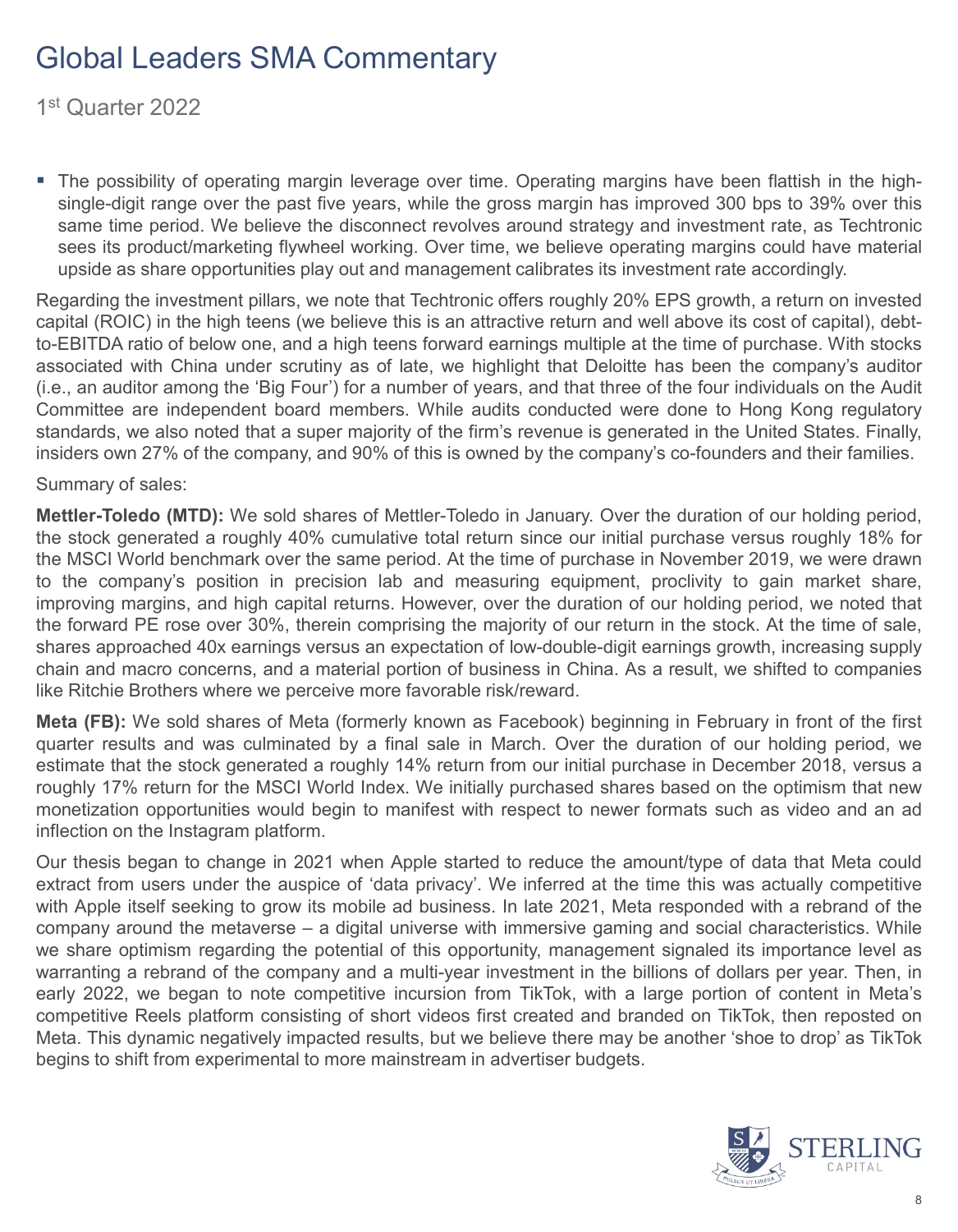1st Quarter 2022

Net-net is the cumulative effect of these developments simply overwhelming Meta's favorable business attributes and valuation. Also, we doubt competitive dynamics will lessen over time, and antitrust scrutiny likely prevents the company from acquiring its way out of trouble. While the metaverse is an exciting opportunity, it is also likely existential to Meta's long-term outlook and it's far from clear if the company will win in this market. Finally, valuation support levels may be hard to discern because existing shareholders may incrementally need to underwrite higher investment levels as time progresses.

**AIA (AAGIY):** We sold ADRs of AIA in March. Over our holding period beginning in February 2020, shares generated a cumulative loss of approximately -1% versus a roughly 9% gain for the MSCI World Index. At the time of purchase, we highlighted our favorable view of AIA's organic growth opportunity to sell life and other insurance products into key Asian markets (including China and Hong Kong) where economic development is driving a burgeoning middle class. While the penetration of insurance products has continued and AIA has executed relatively well, macro, COVID-19, geopolitical, and other factors limited both earnings growth and the stock. Juxtaposed against the opportunity to buy a high-quality U.S. banking franchise in First Republic while it was down roughly 20% year-to-date, we opted to pivot to what we perceive to be a better opportunity.

**Tencent (TCHEY):** We sold Tencent in March. Over our holding period beginning in August 2018, shares generated a cumulative total return of approximately 5% versus a roughly 13% return for the MSCI World Index. Coming into the year, we were optimistic that Chinese government scrutiny of large technology platforms had reached peak levels and would perhaps moderate. While 2021 was a challenging year for the company and stock, we were also attracted to what seemed to be a margin of safety, as Tencent owned large stakes of companies that competed with other large technology companies, such as Alibaba, that the Chinese government had also set its sights on. These challengers seemed well positioned on a relative basis.

However, what we actually found was that this government scrutiny continued. The possibility of further reductions in the number of hours Chinese individuals could spend playing video games (a key end market for Tencent) was speculated in the quarter, for example. Beyond this, the U.S. government also turned its sights on Chinese stocks listed in the U.S. The chief concern of regulators is a lack of transparency and visibility into Chinese auditing practices. This is in addition to U.S. scrutiny of variable interest entities (VIEs), Tencent's equity structure, during 2021/2022. Combined with a potential tie-in with trade dynamics and geopolitical conflict (i.e., China's seeming alignment with Russia in its Ukraine invasion) and macro-related factors (COVID-19 shutdowns in key Chinese cities), we were left with a valuation argument on one side and, in our view, external/policy/business headwinds that make our chances for success suboptimal on the other. Therefore, we exited our final position into strength and reallocated to what we perceive as a better opportunity in Techtronic Industries.

#### **Conclusion**

As 'bottom's up' investors at a foundational level, we are resistant to framing our performance and investment approach around macroeconomic factors. The reality is, over the past two years in particular, external drivers such as interest rates, inflation levels, energy prices, and geopolitical factors have been material to stock prices. The problem we identify is that while it is easy to draw conclusions on what worked and why with hindsight, these observations do not tend to be useful to discern which 'top down' factors will drive future stock prices.

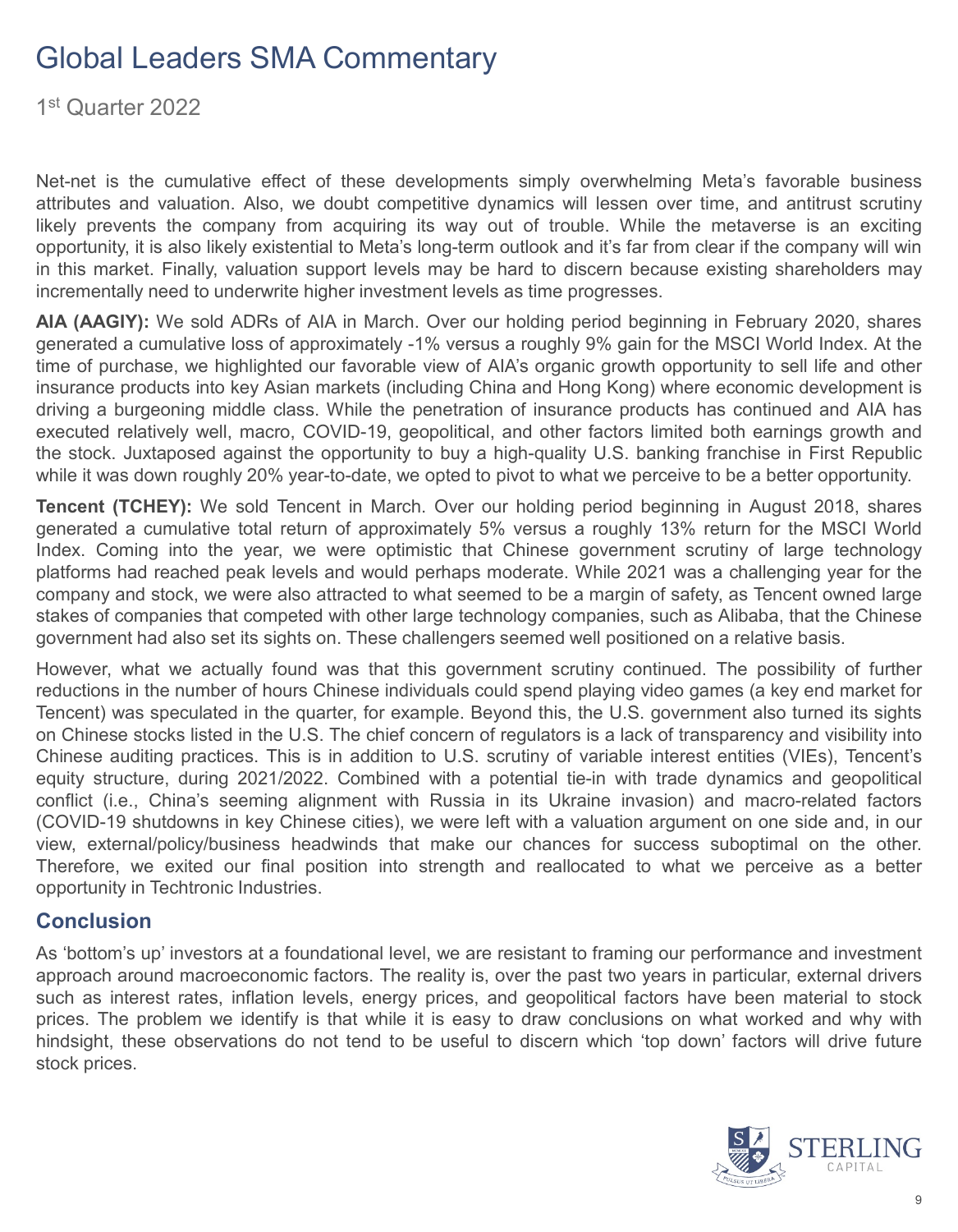1st Quarter 2022

There are numerous examples we can draw upon to illustrate this point above, especially when applying a longer-term lens. For the sake of brevity, we highlighted four of the top five banks in the U.S. business models highly tied to interest rate levels, and the rate curve/spreads have significantly lagged broader market indices, including the S&P 500, over the past ten years (the time span chosen to exclude the financial crisis). Within the energy exploration and production companies, we highlighted that all of the top five publicly-traded producers underperformed broader indices over the past ten years. However, we noted the batting average improved over 20 and 30 year periods, with two of the top five companies outperforming. The overall point is that we believe the degree of difficulty of outperforming over long periods is difficult with companies/business models heavily dependent on external drivers such as interest rates and commodity prices.

Once again, this brings us back to our longstanding preference for quality. What is quality? Metrics such as ROE and ROIC are often cited as quality, but we view these as outputs of quality. We would argue that the inputs of quality are qualitative, and they include but are not limited to:

- The size and contour of the market opportunity;
- The ability for a company to validate the market opportunity and build/sustain competitive advantages;
- **Business models and strategy that help capture appropriate value for goods and services rendered;**
- **Balance sheets that are not overly dependent on the capital markets to fund growth initiatives;**
- Management teams that establish corporate cultures that help attract/retain talent, meet or exceed business objectives, and institutionalize value creation efforts aligned with long-term shareholders.

Companies that have these qualitative attributes should have stable/durable earnings growth over long periods, high capital returns, and appropriate levels of financial leverage. Unlike companies heavily dependent on energy prices or interest rates to execute their business plans, business franchises with quality and durability tend to have more control over their own destinies. They often trade at a premium to market averages – this is a tradeoff we are willing to make when we believe growth/capital returns are sustainable over the long term. Indeed, we estimate the median holding in the Global Leaders portfolio has roughly 70% higher expected earnings growth and ROE with less financial leverage than the median company in the MSCI World Index. Median forward PE of the portfolio is just over 50% higher than our primary benchmark. We regard our quality orientation as a feature, not a bug; it is intentional and we believe it has an evidence basis.

#### **Global Leaders – Pillar Median vs. MSCI World Index**

|                         | <b>EPS CAGR</b><br>two-year to 2023E | <b>ROE 2020</b> | <b>Net Debt</b><br>to EBITDA | PE FY2 |  |
|-------------------------|--------------------------------------|-----------------|------------------------------|--------|--|
| <b>Global Leaders</b>   | 16.8%                                | 24.3%           | 0.1x                         | 25.6x  |  |
| <b>MSCI World Index</b> | 10.0%                                | 13.9%           | 1.3x                         | 16.8x  |  |
| % Difference            | 68.0%                                | 75.0%           | $-89%$                       | 52%    |  |

Source: FactSet

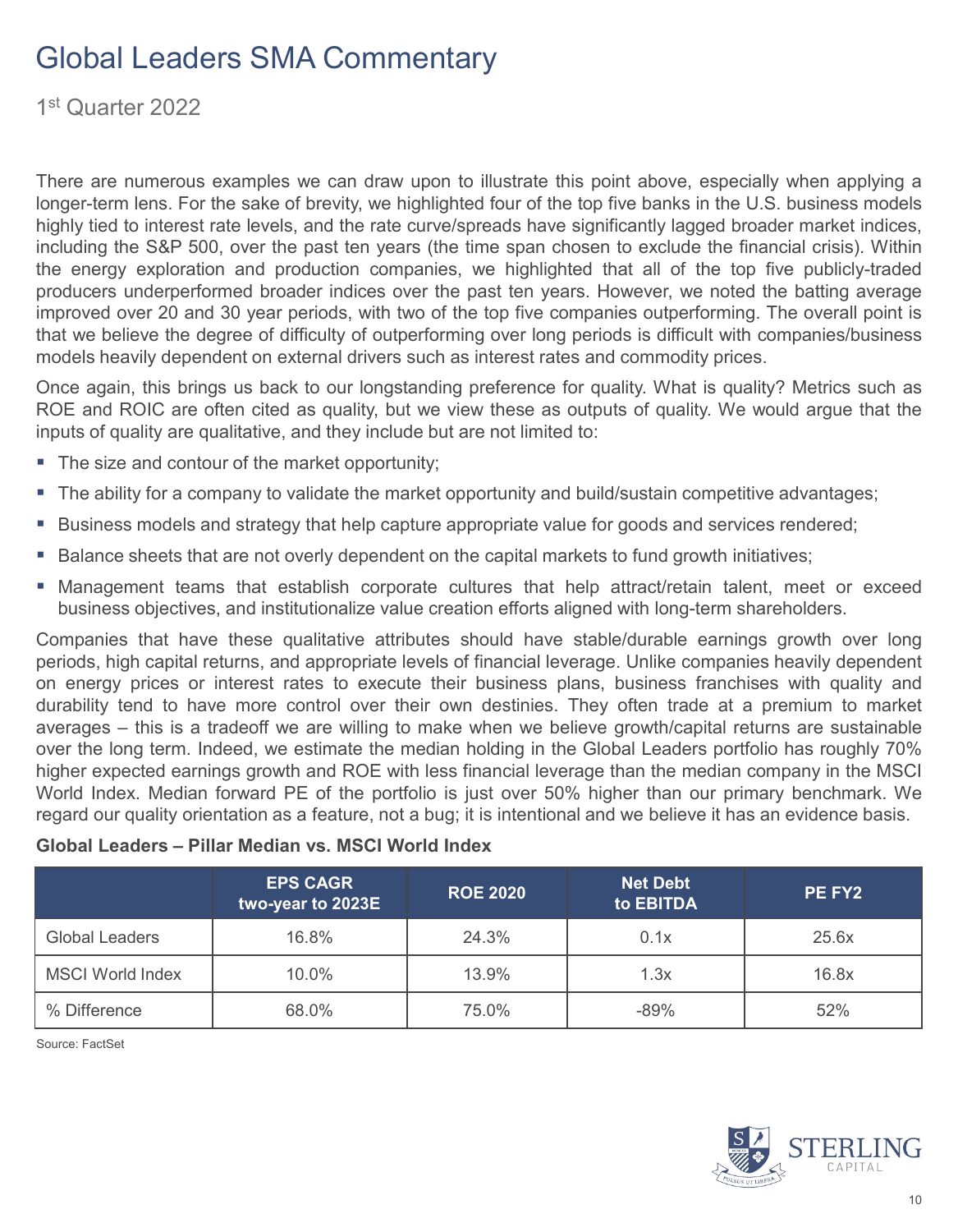1st Quarter 2022

In closing, we wanted to highlight a few developments during the quarter. Last quarter, we welcomed Colin Ducharme as Co-Portfolio Manager of Global Leaders. This quarter, we wanted to highlight that he initiated an investment position in the strategy. We also noted last quarter that Jeremy Lopez initiated a position in the strategy after joining as Co-Portfolio Manager in the third quarter. In the face of the market drawdown this quarter, this position was materially added to in the first quarter. We highlight these investments because we believe alignment with clients is important. Ownership in the strategies that we manage is one tangible demonstration of this goal congruence.

Thank you for your investment and confidence in us.

Jeremy Lopez, CFA® Co-Portfolio Manager

Colin Ducharme, CFA® Co-Portfolio Manager

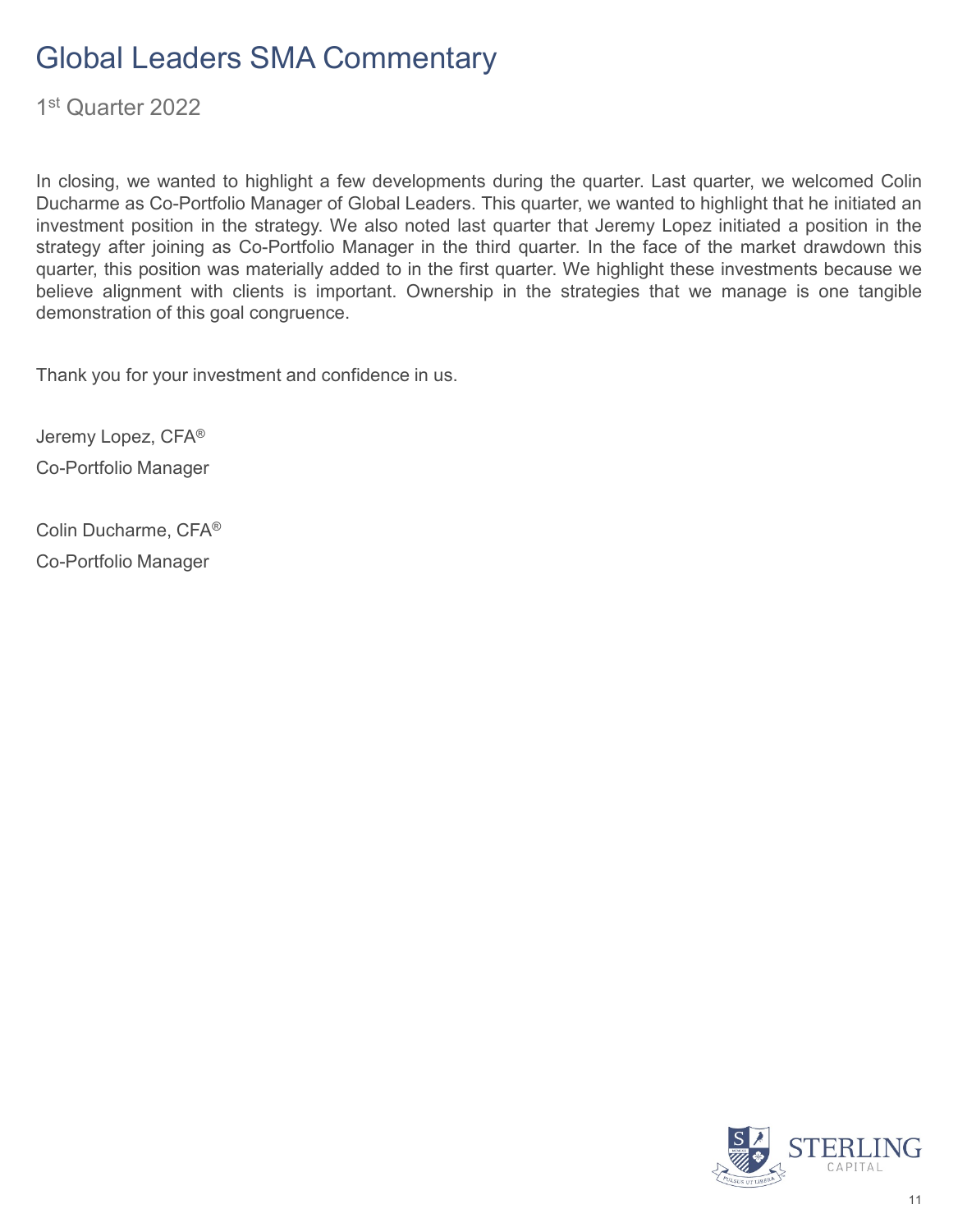## Important Information

#### **Disclosures**

**Performance Disclosure:** Performance is preliminary and is annualized for periods longer than one year. Net of fees performance returns are presented net of the maximum SMA bundled fee which includes all charges for trading costs, advisory services, portfolio management, custody and other administrative fees. "Pure" Gross of fees performance returns do not reflect the deduction of any fees including trading costs; a client's return will be reduced by the management fees and other expenses it may incur. Investment management fees are described in Sterling's Form ADV 2A. Performance reflects the reinvestment of interest income and dividends and realized capital gains. The performance presented represents past performance and is no guarantee of future results. Performance is compared to an index, however, the volatility of an index varies greatly and investments cannot be made directly in an index. Market conditions vary from year to year and can result in a decline in market value due to material market or economic conditions. The Performance is considered Supplemental Information to the GIPS Composite Report which is attached.

**The MSCI World Index**: The MSCI World Index is a broad global equity index that represents large and mid-cap equity performance across all 23 developed markets countries. It covers approximately 85% of the free float-adjusted market capitalization in each country.

**The S&P 500® Index** is a readily available, carefully constructed, market-value-weighted benchmark of common stock performance. Currently, the S&P 500 Composite includes 500 of the largest stocks (in terms of stock market value) in the United States and covers approximately 80% of available market capitalization.

Technical Terms: **Return on Equity (ROE)**: the measure of a company's annual return (net income) divided by the value of its total shareholders' equity, expressed as a percentage. Return on Equity is a two-part ratio in its derivation because it brings together the income statement and the balance sheet, where net income or profit is compared to the shareholders' equity. The number represents the total return on equity capital and shows the firm's ability to turn equity investments into profits. **Return on Invested Capital (ROIC)**: a profitability or performance ratio that aims to measure the percentage return that a company earns on invested capital. The ratio shows how efficiently a company is using the investors' funds to generate income. **EV/EBITDA**: ratio that compares a company's Enterprise Value (EV) to its Earnings Before Interest, Taxes, Depreciation & Amortization (EBITDA). The EV/EBITDA ratio is commonly used as a valuation metric to compare the relative value of different businesses. **Earnings per share (EPS)** is a financial ratio that divides net earnings available to common shareholders by the total outstanding shares over a certain period of time. The EPS formula indicates a company's ability to produce net profits for common shareholders. **The Price Earnings Ratio (P/E Ratio)** is the relationship between a company's stock price and earnings per share (EPS). It is a popular ratio that gives investors a better sense of the value of the company. The P/E ratio shows the expectations of the market and is the price you must pay per unit of current earnings (or future earnings, as the case may be). The net debt to earnings before interest, taxes, depreciation, and amortization (EBITDA) ratio measures financial leverage and a company's ability to pay off its debt. Essentially, the net debt to EBITDA ratio (debt/EBITDA) gives an indication as to how long a company would need to operate at its current level to pay off all its debt. The ratio is commonly used by credit rating agencies to determine the probability of a company defaulting on its debt. **American Depositary Receipts (ADRs)** are negotiable security instruments that are issued by a US bank that represent a specific number of shares in a foreign company that is traded in US financial markets. ADRs pay dividends in US dollars and trade like regular shares of stock. Companies can now purchase stocks of foreign companies in bulk and reissue them on the US market. ADRs are listed on the NYSE, NASDAQ, AMEX and can be sold over-the-counter. **A variable interest entity (VIE)** may be any type of legal business structure. It can be, for instance, a trust, a partnership, a corporation, or joint venture. It is created such that even if an investor does not hold a majority of the voting rights, they are able to exercise a controlling interest in it. A VIE is almost always created to protect a business from legal action by its creditors. It may also be an accounting structure wherein the equity investors are unable to finance the working capital needs or operating costs of the business. **Net-net** is a term used for a company with a market capitalization that is less than the difference between the company's current assets and total liabilities. The equation does not consider long-term assets, such as property, plant, and equipment (PP&E), and intangibles. Net-net investing is used with the underlying understanding that if the net-net (company) is sold, the current assets would be used to settle the obligations or liabilities, and the leftover amount (cash) will be worth more than the market capitalization of the company. (Technical definitions are sourced from Corporate Finance Institute.)

**The Chartered Financial Analyst® (CFA)** charter is a graduate-level investment credential awarded by the CFA Institute — the largest global association of investment professionals. To earn the CFA charter, candidates must: 1) pass three sequential, six-hour examinations; 2) have at least four years of qualified professional investment experience; 3) join CFA Institute as members; and 4) commit to abide by, and annually reaffirm, their adherence to the CFA Institute Code of Ethics and Standards of Professional Conduct.

Specific securities identified and described do not represent all of the securities purchased, sold or recommended to clients. There are no assurances that securities identified will be profitable investments. The securities described are neither a recommendation nor a solicitation. Security information is being obtained from resources the firm believes to be accurate, but no warrant is made as to the accuracy or completeness of the information.

Past performance is not indicative of future results. Any type of investing involves risk and there are no guarantees that these methods will be successful.

The opinions contained in the preceding commentary reflect those of Sterling Capital Management LLC, and not those of Truist Financial Corporation or its executives. The stated opinions are for general information only and are educational in nature. These opinions are not meant to be predictions or an offer of individual or personalized investment advice. They are not intended as an offer or solicitation with respect to the purchase or sale of any security. This information and these opinions are subject to change without notice. All opinions and information herein have been obtained or derived from sources believed to be reliable. Any type of investing involves risk and there are no guarantees. Sterling Capital Management LLC does not assume liability for any loss which may result from the reliance by any person upon such information or opinions.

Investment advisory services are available through Sterling Capital Management LLC, an investment adviser registered with the U.S. Securities & Exchange Commission and an independently-operated subsidiary of Truist Financial Corporation. Sterling Capital Management LLC manages customized investment portfolios, provides asset allocation analysis and offers other investment-related services to affluent individuals and businesses. Securities and other investments held in investment management or investment advisory accounts at Sterling Capital Management LLC are not deposits or other obligations of Truist Financial Corporation, Truist Bank or any affiliate, are not guaranteed by Truist Bank or any other bank, are not insured by the FDIC or any other federal government agency, and are subject to investment risk, including possible loss of principal invested.

Sterling Capital does not provide tax or legal advice. You should consult with your individual tax or legal professional before taking any action that may have tax or legal implications.